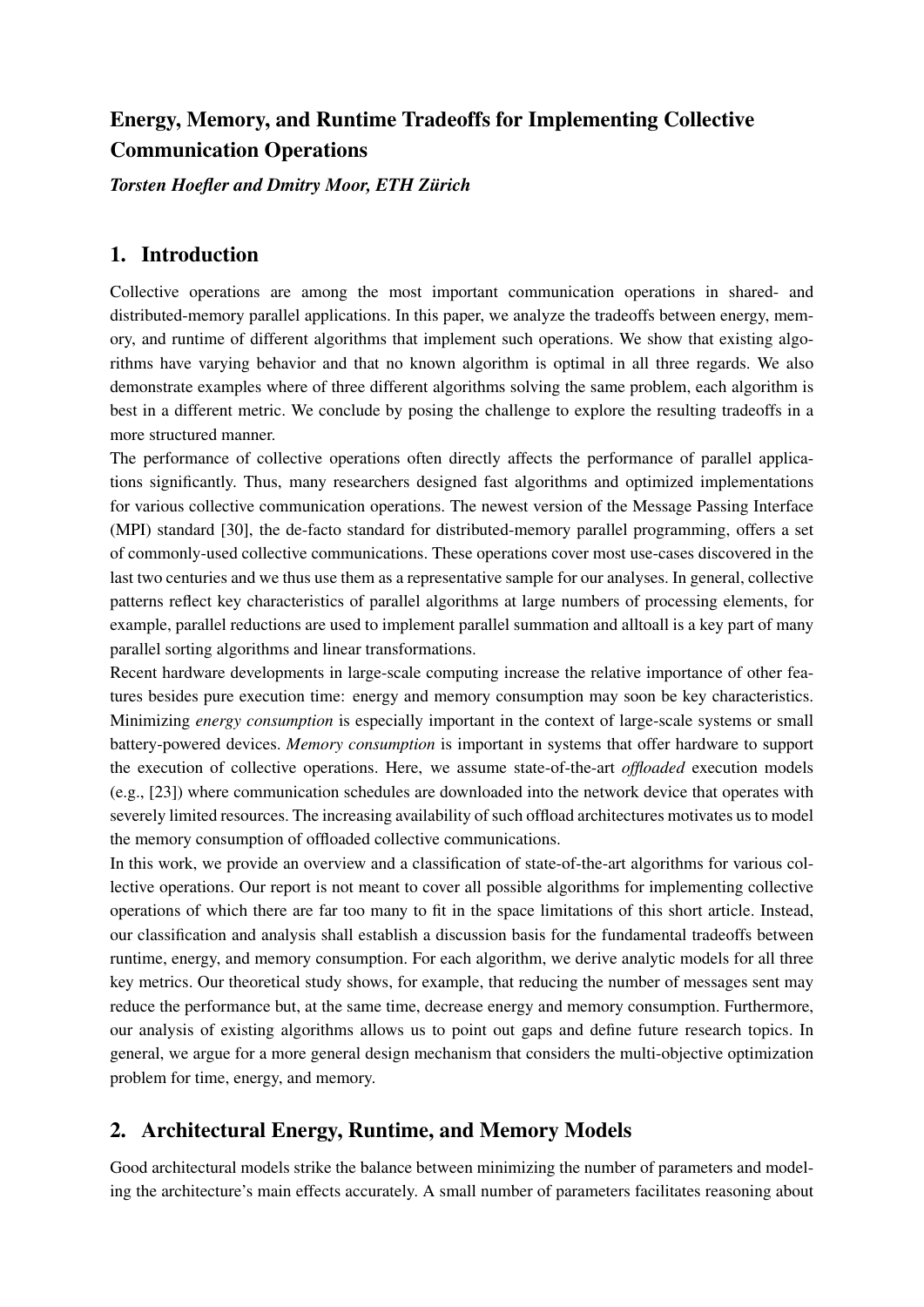algorithms and algorithm design and simplifies the optimization problems in the context of real applications. However, models need to capture the main parameters that determine the performance of the implementation on the target architecture. Several such models for the performance of communication algorithms have been designed. The most prominent ones belong to the LogP family while many other models can either be expressed as subsets of LogP (e.g., alpha-beta) or have a similar character but increase the complexity of the parameters, (e.g., PlogP [25]). For the purpose of this paper, we use LogGP [1] as a model for the execution time because we believe that it expresses the most relevant architecture parameters while still allowing elegant formulations of optimization problems.

We now proceed to discuss several communication technologies and mechanisms in the context of collective algorithms and the LogGP model.

Message Passing Message Passing is the basis of the design of LogGP. Here, L denotes the maximum communication latency between two endpoints. The parameter o represents the constant CPU overhead for sending or receiving a single message, e.g., the call to the message passing library. The parameter g is the equivalent overhead for sending or receiving a message caused by the network interface. The maximum of o and g limits the small-message injection rate, an important parameter of current interconnection networks. The model also implies that only  $L/g$  messages can be in flight between two processes at any time. The parameter G models the cost per injected Byte at the network interface, this is the reciprocal bandwidth. Finally, the number of processes is represented by P.

Noncoherent Shared Memory Noncoherent shared memory systems as used in remote direct memory access (RDMA) communications or for the data transfer between CPUs and GPUs are similar to message passing systems. The typical programming interface to such systems are put and get operations that store into or load from remote memory. The main difference to message passing is that the receiver is not explicitly involved and thus o is not charged at the destination. However, all other parameters remain. For the purpose of this article, we ignore this discrepancy with the traditional LogGP model.

Coherent Shared Memory Coherent memory systems are slightly more complex. Coherence between multiple caches is often guaranteed by a cache coherence protocol operating on blocks of memory (e.g., cache lines). The protocol ensures that each block always holds exactly one value in the whole system. Such protocols often allow for multiple readers (i.e., multiple identical copies of the block) but each write access requires exclusive ownership. Since all communication is implicitly performed during standard load/store accesses, performance characteristics are more complex and LogGP is only an approximate model for such transfers in the general case. Yet, if the amount of sharing is low (i.e., data is transferred from each writer to a single reader), then LogGP can model the performance characteristics accurately. Ramos and Hoefler [35] provide a detailed explanation of the intricacies of modeling for cache-coherent systems and related work.

Network Offload Architectures Some newer network architectures such as Portals IV [7] or CORE-Direct [14] allow to offload collective operations to the network device. This enables faster execution (messages do not need to travel to the CPU) and isolation (computations on the CPU and collective communications do not interfere and can progress independently). This reduces the impact of small delays on the CPU, often called system noise [19, 47] and allows asynchronous execution of nonblocking collective operations [17]. Communications are performed using messages and can thus be modeled using the LogGP model. Offload devices have limited resources to store communication schedules and we model the memory consumption of each algorithm in such devices.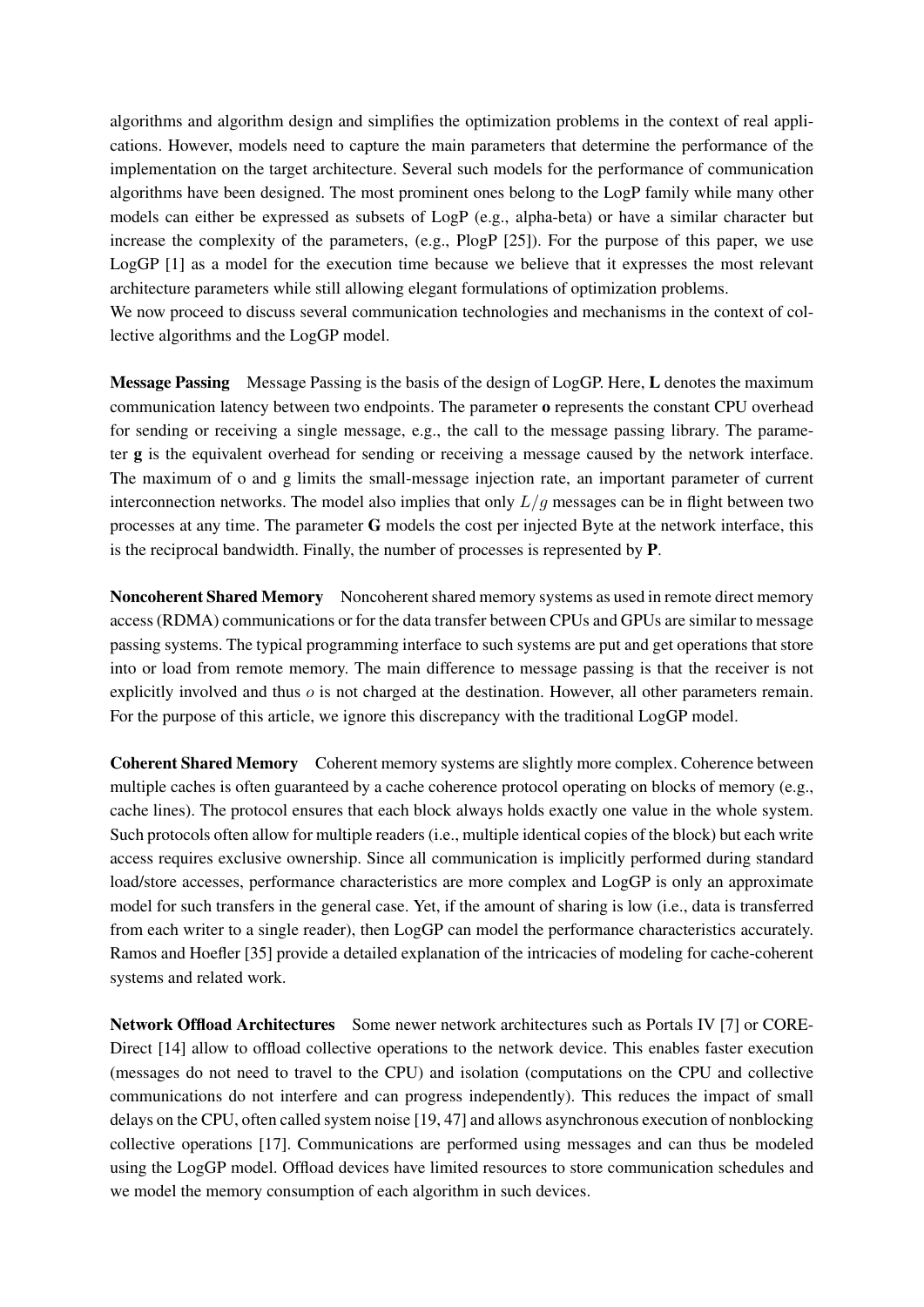Runtime Models We will use LogGP to model the approximate runtime of the algorithms on all target systems. Furthermore, in order to keep the models interpretable, we set  $o > g$  and assume that the LogGP CPU overhead  $\sigma$  is also charged in offloading devices so that we never need to charge  $q$  ( $\sigma$  for offloading devices is most likely much smaller than  $o$  on a general-purpose CPU). We also assume that the cost to transmit a message of size s is  $T_{\text{msg}} = L + 2o + sG$ . We report the maximum finishing time that any process needs.

Energy Models Energy consumption can generally be split into two components: dynamic and static energy [28, 29]. The static energy is the leakage energy during the operation of an electronic device, regardless of the device's activity. Dynamic energy represents the energy that is consumed by activities such as computation, sending and receiving messages, or memory accesses. For the purpose of our analysis, we assume that computation and local memory operations (e.g., shuffling data) are free. These assumptions are similar to the LogGP model which also only considers network transactions. To model the energy for communication, we assume that each message consumes a fixed energy e. This represents the setup cost to send a zero-byte message and is similar to  $o$  and  $q$  in the LogP model, we do not separate CPU and network costs because energy consumption is additive and can thus be captured by a single parameter. Furthermore, we denote the energy required to transport each byte from the source's memory to the destination's memory as **E**, similar to LogGP's G parameter. This model assumes a fully connected network such that the energy consumption does not depend on the location of the source and destination. Thus, ignoring local computations, the total energy consumption of a collective operation is  $L = T \cdot P + D$  where T is the runtime (e.g., modeled by LogGP), P is the leakage power, and D is the dynamic energy model. In our analysis, we derive dynamic energy models for the overall operation (the sum of all dynamic energies consumed at each process).

Memory Models Similarly, we derive a simple model for capturing memory overheads for offloading devices. To offload a collective operation to a network device, one copies some state (e.g., a set of triggers [7] or a set of management queue entries [14]) that models the execution schedule to the device. The device then generates messages based on arriving messages from other processes and the local state without CPU involvement. Here, we assume that each sent message has to be represented explicitly as a descriptor in the offloaded operation. We assume that these descriptors have the constant size d. This descriptor size does not depend on the size of the actual message to be sent or received. We report the maximum memory needed by any process.

### 3. Implementation Strategies for Collective Operations

Instead of describing algorithms for specific collectives, we discuss common algorithms to implement collective operations. For each of these algorithms, we develop runtime, energy, and memory overhead models. We then proceed to briefly describe each of MPI's collective operations and discuss how the algorithms can be used to implement it. This method reflects the state-of-the-art in which collective libraries often implement a set of algorithm skeletons and match them to particular collective implementations [12].

### 3.1. Existing Collective Algorithms

Each collective algorithm exploits a particular *virtual topology*, i.e., a directed graph representing message propagation between processes. We distinguish between three classes of collective algorithms: (1) trees in various shapes and forms, (2) distribution algorithms, and (3) specialized algorithms.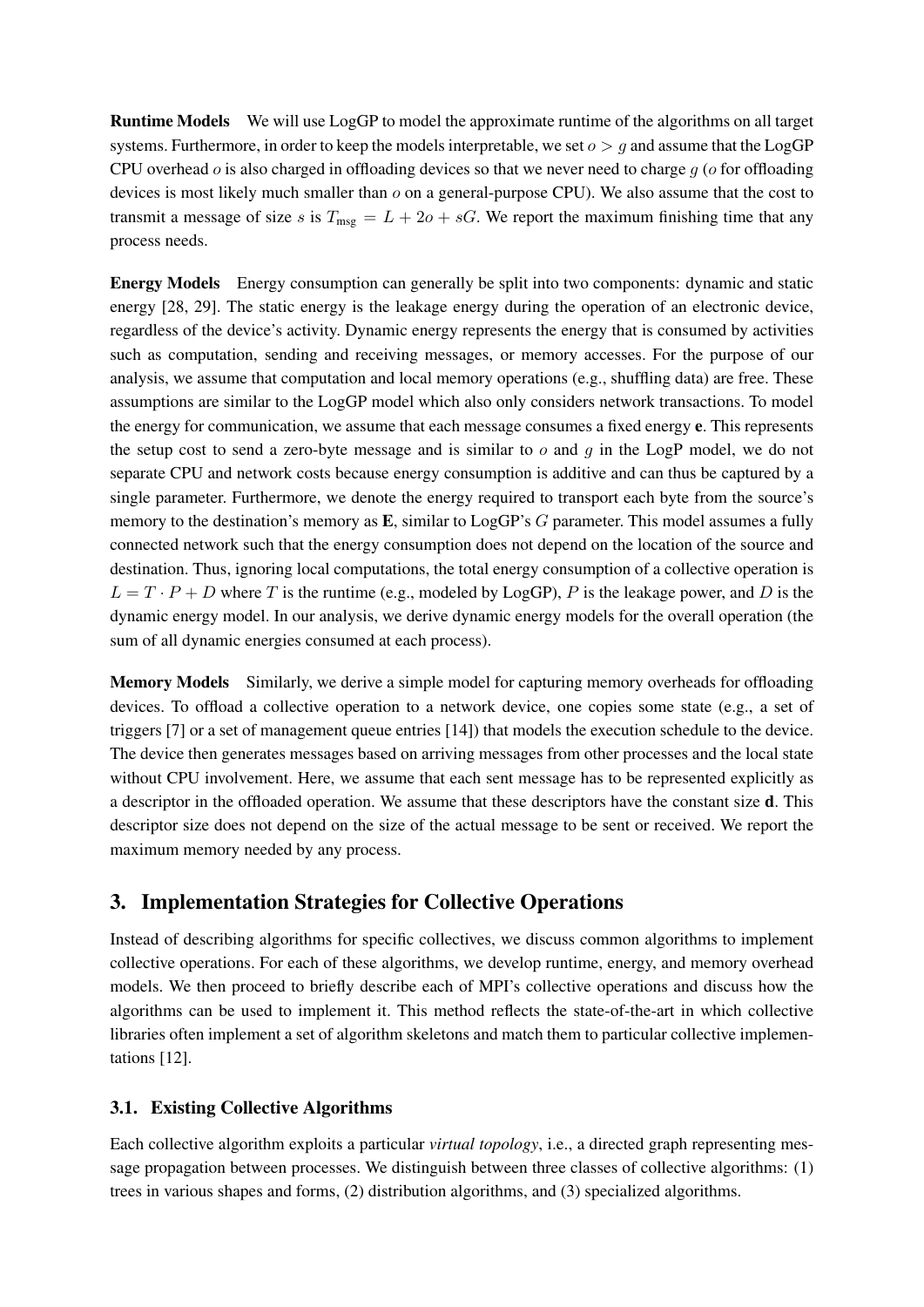Trees can be used to implement any collective communication. In these algorithms, processes are arranged in a tree shape and messages are flowing from parents to children or vice versa, depending on the collective operation. Some collectives require personalized data (e.g., scatter/gather) such that the messages grow or shrink as they are sent along the tree while other operations either replicate or reduce the data (e.g., reduce, broadcast) leading to constant-size messages. Trees are often used for communicating small messages because in most cases, leave processes only receive messages and are thus not able to use their own send bandwidth. Simple pipelines (i.e., degenerated regular trees) that minimize the number of leaves often provide excellent and simple solutions for very large message sizes. We will also discuss double-tree algorithms that improve the latency over such simple pipelines.

While trees can be used to implement any collective, they may incur a higher cost if they need to be combined. For example, unrooted collectives where all processes receive the result (e.g., allreduce) require communication up and down a tree. These communications can be efficiently implemented using distribution patterns that can also be seen as intertwined trees rooted at each process. A third class of specialized algorithms takes advantage of either specific hardware properties such as topology or multicast semantics or specific semantics of the collective problem.

We now proceed to describe existing tree algorithms followed by distribution patterns. We conclude this subsection by referencing several specialized algorithms. A simple lower bound for the runtime of all algorithms is  $\Omega(o \log P) + sG$  because data needs to reach all processes and data must be sent at least once. Similarly, a lower bound to the energy consumption is  $(P-1)(e + sE)$  and a lower bound for the memory consumption is d because each process must receive the data once. We will provide exact and simplified models for each algorithm; the simplified models use mixed asymptotic notation for  $s \to \infty$ and  $P \to \infty$  to facilitate highest intuition.

#### 3.1.1. Flat Tree Algorithms

We start with the simplest algorithm for collective operations—a flat tree (FT) [25] in which a single processor sends messages to all destinations directly. Figure 1a provides an example of such a tree for a non-personalized or personalized operation. The gray squares at communication edges denote the communicated data of size s. The annotations in this and the following figures denote the finishing times of the processes in the example. In all figures, we assume that data is sent to the children of a process in the order drawn, beginning with the leftmost. Though simplicity of the algorithm is a clear advantage,



a) Flat tree (both). b) Binary tree (non-personal). c) Binary tree (personal).

Figure 1. Flat and binary trees  $(k = 2)$  with seven processes  $(P = 7)$  in personal and non-personal configurations.

its sequential communication limits performance. The time to perform such an operation (personalized or not) is  $T_{\text{FT}} = L + oP + sG(P - 1) = (o + sG)P - O(s)$  in the LogGP model. The dynamic energy consumption of such a communication can be estimated as  $D_{\text{FT}} = (P-1)(e+sE) = P(e+sE) - O(s)$ . The maximally needed storage at the root of the tree is  $M_{\text{FT}} = d(P - 1)$ .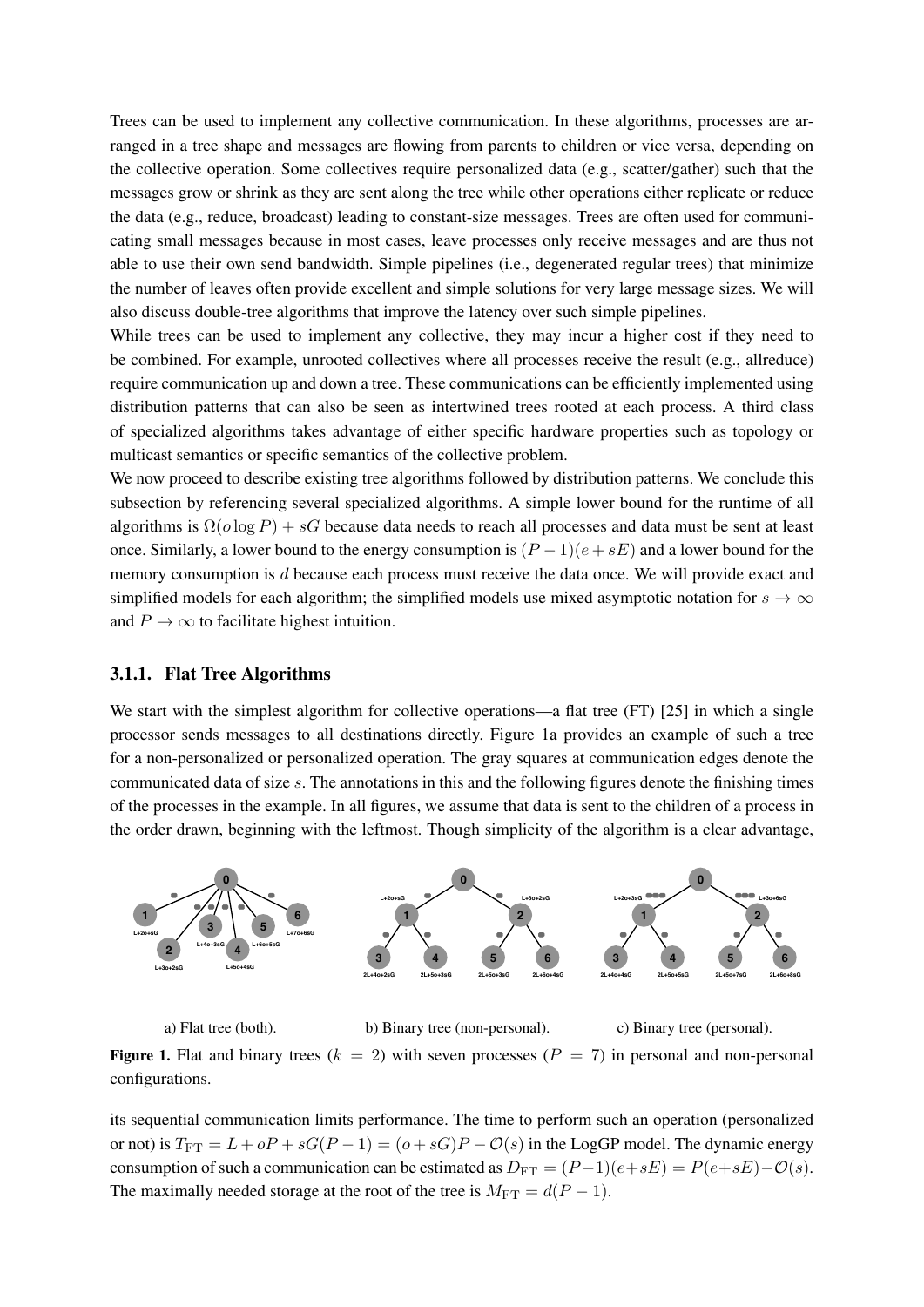



a) Optimal tree (non-personal). b) Binomial tree (personal).

c) Binomial tree (non-personal).

Figure 2. Optimal Fibonacci trees and binomial trees with eight processes ( $P = 8$ ) in personal and non-personal configurations.

**4**

### 3.1.2. Regular Trees

A widely used topology for rooted collective operations is based on regular trees. In such trees, processes perform communications concurrently and thus achieve better performance than flat trees. Trees are called regular when each inner process has the same number of child nodes. We call trees with  $k$  such children per process k-ary trees; in this sense, flat trees can be seen as regular trees with  $k = (P - 1)$ .

To illustrate the concept, Figures 1b and 1c show non-personalized and personalized communications along a binary tree, respectively. General k-ary trees (KT) require  $log_k(P)$  total parallel communication steps. In particular, the time of a k-ary tree algorithm for a non-personalized operation is  $T_{\text{KT}} = (L +$  $k(o + sG) + o||\log_k P = (L + ko + ksG)\log_k P - O(s) + \log_k P \cdot O(1)$ . The dynamic energy model for the same algorithm is  $D_{KT} = (P-1)(e+sE) = P(e+sE) - \mathcal{O}(s)$ . The storage requirements for k-ary trees are  $M_{\text{KT}} = kd$  because each process sends to at most k children.

For personalized communications on full trees (which we mark with a tilde above the virtual topology type, e.g., KT), the communication time can be modeled with  $T_{\widetilde{kT}} = \lfloor \log_k P\rfloor (L + o(k + 1)) +$  $sG\sum_{i=0}^{\lfloor \log_k P\rfloor}(\lfloor \log_k P\rfloor - i)k^i = (L + ko)\log_k P + sGP\cdot \mathcal{O}(1) + \mathcal{O}(\log P - s)$ . Here, one can simply count the packet along the rightmost path assuming that messages are sent to each left child first. The dynamic energy consumption is  $D_{\widetilde{\text{KT}}} = e(P-1) + sE \cdot k^{\lfloor \log_k P \rfloor} \sum_{i=0}^{\lfloor \log_k P \rfloor - 1} (\lfloor \log_k P \rfloor - i) \frac{1}{k}$  $\frac{1}{k^i}$   $\approx$  $P(e + sE \log_k P) + \mathcal{O}(sP)$  (for large k) and the memory consumption is  $M_{\widetilde{kT}} = kd$  as in the nonpersonalized case.

Pjesivac-Grbovic et al. [33] use splitted binary trees (SB) to accelerate non-personalized communications. They use a normal binary tree but instead of distributing the whole message along each tree edge, the message is divided into two parts. The first part is sent to the nodes of the left subtree of the root, while the second part is distributed among nodes of the right subtree of the root. Once a node received the data and sent it on to its children, it also sends it to its own counterpart in the other subtree. The approximate time of the splitted binary tree algorithm is a combination of the normal binary tree non-personalized algorithm with  $\frac{s}{2}$  data and a full exchange:  $T_{\rm SB}$  =  $(L+2(o+\frac{s}{2}G)+o)\lfloor \log_2 P \rfloor+2o+L+\frac{s}{2}G=\log_2 P(L+3o+sG)+s\log_2 P\cdot \mathcal{O}(1).$  The estimated dynamic energy for this algorithm is  $D_{SB} = 2(e + \frac{s}{2}E)(P - 1) = P(2e + sE) - \mathcal{O}(s)$  while the memory model is  $M_{\rm SB} = 3d$ .

#### 3.1.3. Irregular Trees

While simplicity of regular tree algorithms is a strong advantage and they are asymptotically optimal for small messages, they are generally not strictly optimal. For example, Karp et al. [24] demonstrate that Fibonacci trees are optimal for single-item broadcasts and thus non-personalized tree communication in the LogP model. Figure 2a shows the optimal tree construction, each node is labeled with its arrival time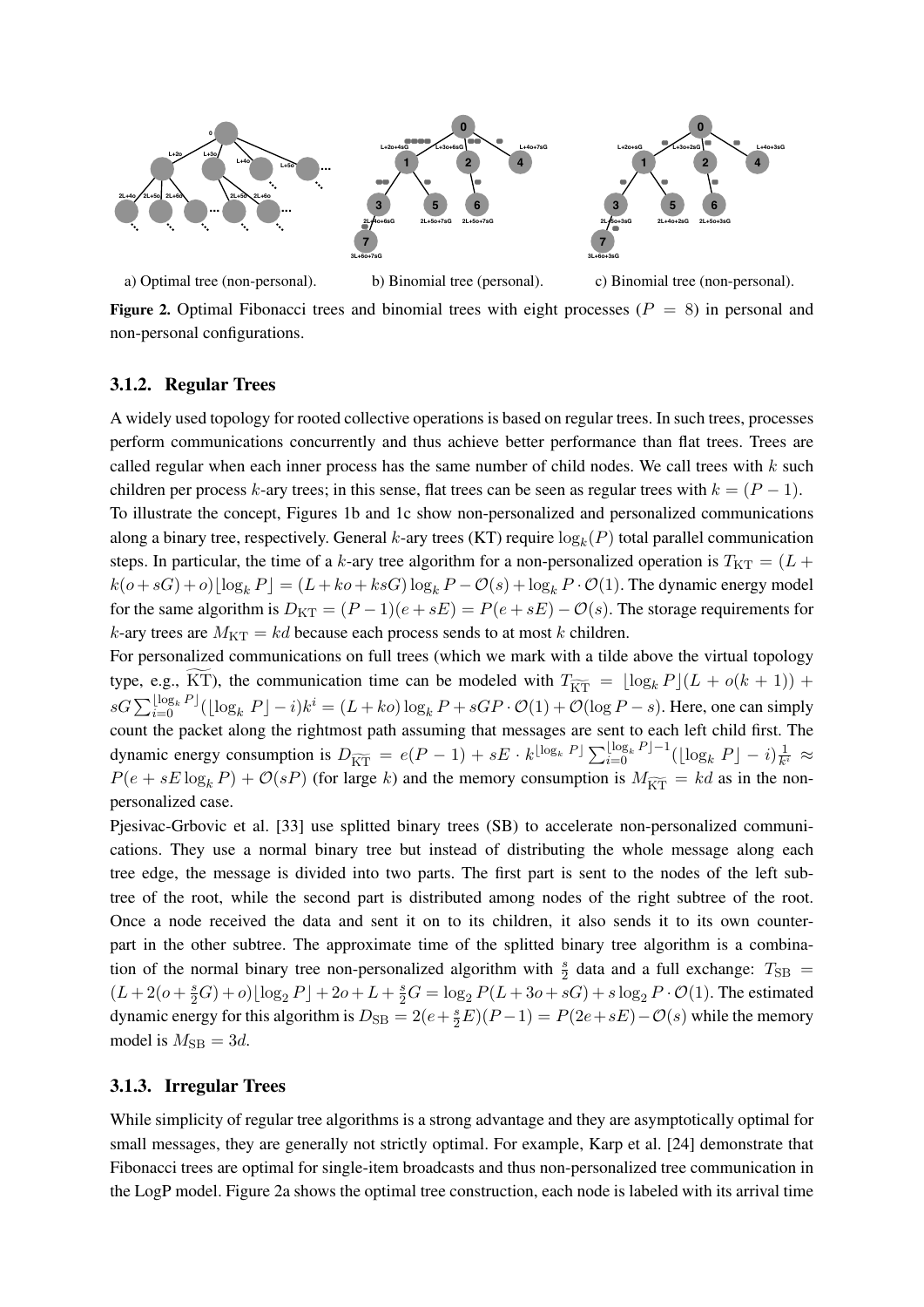

Figure 3. Non-personalized pipelined trees and double trees with seven or eight processes.

and the best broadcast tree for  $P$  processes is constructed from the  $P$  nodes with the smallest labels. Karp et al. also state that, if  $f_n$  and  $f_{n+1}$  are the consecutive members of the generalized Fibonacci sequence s.t.  $f_n < P-1 < f_{n+1}$ , the lower bound for broadcasting s items is  $n+1+L+(s-1)-\lfloor\sum_t \frac{f_t}{P-1}\rfloor$  $\frac{f_t}{P-1}$  [24] (assuming  $g = 1$ ,  $o = 0$ ,  $G = 0$ ). For personalized tree communication, Alexandrov et al. [1] as well as Iannello [22] show that in the LogGP model the usage of irregular trees for virtual topologies allows to achieve better performance. Both algorithms are hard to derive and have not been used in practice to the best of the authors knowledge.

A much simpler class of irregular trees that improves over regular trees are  $k$ -nomial trees. Here, we discuss the most-used binomial tree (BT)  $(k = 2)$  as example and we assume that P is a power of two. The runtime of non-personalized binomial trees is  $T_{BT} = (L + 20 + sG) \log_2 P$ , their dynamic energy consumption is  $D_{BT} = (P-1)(e+sE) = P(e+sE) - O(s)$ , and their memory use is  $M_{BT} = d \log_2 P$ at the root process. The runtime of personalized binomial trees is  $T_{\overline{BT}} = (2o+L) \log_2 P + sG(P-1) =$  $(2o+L)\log_2 P + sGP - \mathcal{O}(s)$ , their dynamic energy consumption is  $D_{\overline{BT}} = e(P-1) + sE\frac{P}{2}\log_2 P =$  $Pe + sE\frac{P}{2}\log_2 P - \mathcal{O}(1)$ , and their memory consumption is  $M_{\overline{BT}} = d\log_2 P$ . Figures 2b and 2c show examples for personalized and non-personalized binomial trees.

Binomial tree algorithms are commonly used for small messages; for larger messages, more complex algorithms provide better results (see, for example, various algorithms proposed by Van de Geijn et al. [5, 41, 44]). We will now discuss pipelined trees that have a similar goal to improve bandwidth.

#### 3.1.4. Pipelined Tree Algorithms

Pipeline algorithms are based on the idea to divide a large message into multiple small pieces and to distribute these pieces among processors in a pipeline fashion [33, 38]. Here, different virtual topologies can be utilized for transmitting the data. Linear pipelines as illustrated in Figure 3a are simplest while tree pipelines as illustrated in Figure 3b allow to reduce latencies. As before, our models assume that data is sent down the left pipe first and then alternating. We also assume in this case that the send and receive overheads (o) can be charged simultaneously (e.g., in a multicore environment). Pipelines are often used as building blocks for more complex algorithms [40]. For example, in a non-personalized setting, the runtime of a pipelined binary tree (PBT) algorithm can be estimated as  $T_{\text{PBT}} = 2(o +$  $\frac{s}{N}G$ ) N + L + o + (o + 2(o +  $\frac{s}{N}G$ ) + L)( $\lfloor \log_2 P \rfloor$  - 1) =  $\log_2 P(L + 3o + \frac{sG}{N})$  $\frac{sG}{N}$ ) +  $\mathcal{O}(N + s)$ , where  $N$  is the number of pieces into which the message is divided and it typically depends on  $s$ . The corresponding dynamic energy model is  $D_{\text{PBT}} = (P-1)(e + \frac{s}{N}E)N = P(Ne + sE) - O(s)$  and the storage requirement is  $M_{\text{PBT}} = 2dN$ . For personalized communications, the runtime is  $T_{\overrightarrow{PRT}} =$  $o + (o + (2^{\lfloor \log_2 P \rfloor} - 1) \frac{s}{N} G) 2N + L + (o + L) (\lfloor \log_2 P \rfloor - 1) + 2(o(\lfloor \log_2 P \rfloor - 1) + \frac{s}{N} G(2(2^{\lfloor \log_2 P \rfloor - 1} -$ 1) –  $(\lfloor \log_2 P \rfloor - 1))$  =  $(L + 3o) \log_2 P + sG(PO(1) - \frac{2}{N})$  $\frac{2}{N} \log_2 P$  +  $N\mathcal{O}(1)$ , the dynamic energy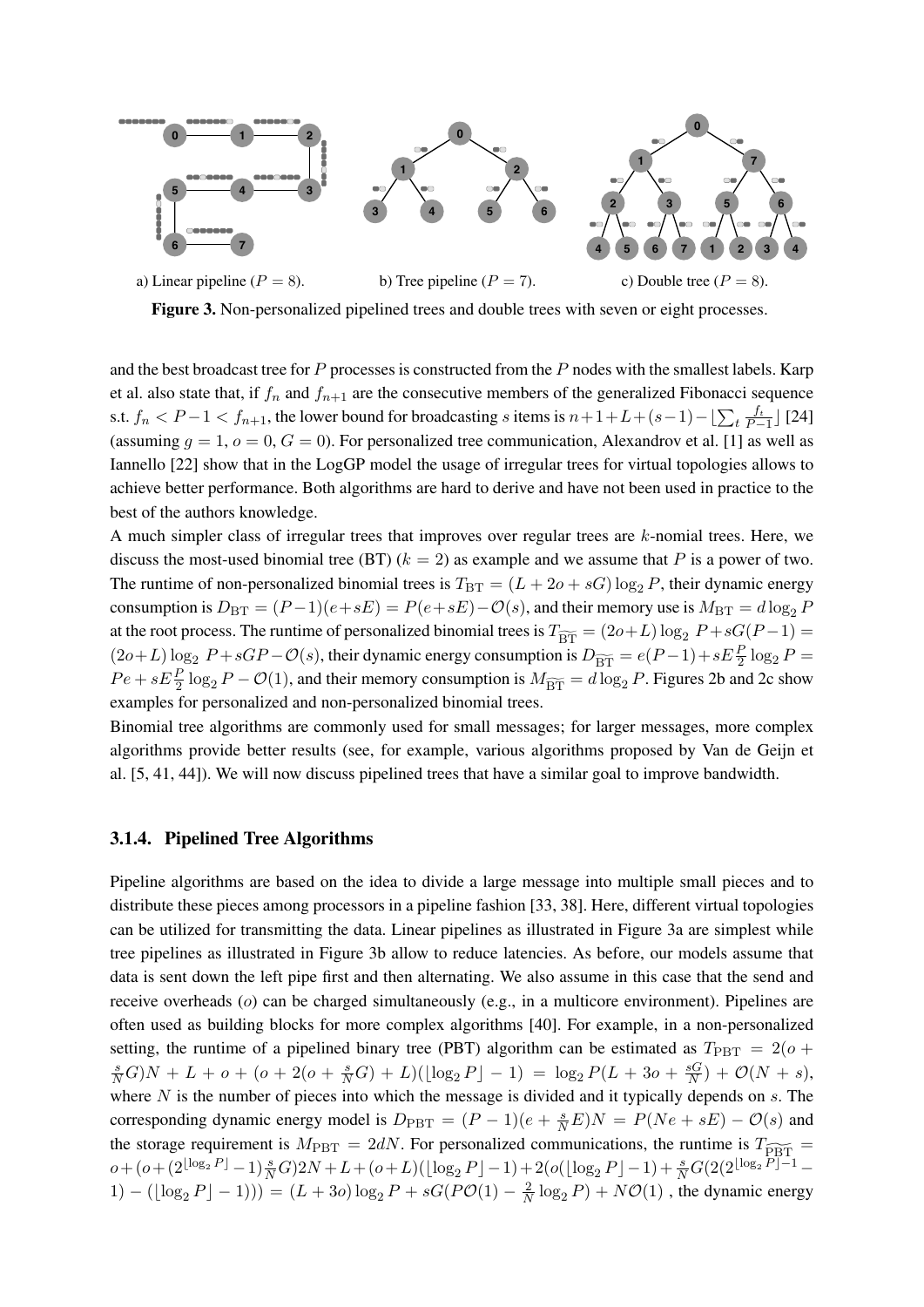

a) Direct sends (both).

b) Butterfly (non-personal).

c) Butterfly (personal).

Figure 4. Different distribution algorithms for unrooted collectives. Only one data packet is shown at each stage for readability.

consumption is  $D_{\widetilde{PBT}} = N(2e(2^{\lfloor \log_2 P \rfloor} - 1) + \frac{sE}{N} 2^{\lfloor \log_2 P \rfloor}(1 + 2(\lfloor \log_2 P \rfloor - 1) + (2^{1 - \lfloor \log_2 P \rfloor} - 1))) =$  $NPO(1)e + sEPO(1)(\log_2 P + \frac{1}{PO(1)} - O(1))$ , and the memory overhead is  $M_{\widetilde{PBT}} = 2Nd$ .

### 3.1.5. Double Trees

While pipelined trees improve the overall bandwidth utilization, they are still not optimal. The reason for this is that the leaves in the tree never transmit messages and thus do not contribute their bandwidths. To use the leaves' bandwidth, one can employ two trees with different structure (leave nodes) such that each node sends eventually. Sanders and Träff [39, 40] demonstrate such a two-tree virtual topology that achieves full bandwidth, extending and simplifying an earlier algorithm [45]. The authors utilize two trees so that the interior nodes of the first tree correspond to the leaf nodes of the second tree and vice versa (see Figure 3c). They also describe a scheduling algorithm to define from which parent node the data should be received at the current step and to which child node the data should be forwarded. The approach only applies to non-personal communications. The runtime of this double tree (DT) algorithm is  $T_{\text{DT}} = (L+3o+sG) + T_{\text{PBT}}\left(\frac{s}{2}\right)$  $\frac{s}{2}$ ). Its dynamic energy consumption is  $D_{\mathrm{DT}} = 2(e + \frac{s}{2}E) + 2D_{\mathrm{PBT}}\left(\frac{s}{2}\right)$  $\frac{s}{2}$ and the memory consumption for this approach is  $M_{\text{DT}} = 2dN$ .

This algorithm concludes our treatment of successively more complex algorithms for rooted collective communications. We now proceed to discuss distribution patterns such as direct send, dissemination, and butterfly algorithms for unrooted collective communications.

#### 3.1.6. Direct Sends

In unrooted collectives, typically all processes receive some data from every other process, either personalized or reduced. This can be achieved by a direct send (DS) topology among all processes. This is similar to a flat tree rooted at each process. The runtime for the personalized as well as the nonpersonalized variant is  $T_{DS} = L + (P - 1)(o + sG) = P(o + sG) - O(s)$ , the energy consumption is  $D_{\text{DS}} = P(P-1)(e + sE) = P^2(e + sE) - \mathcal{O}(Ps)$ , and the memory consumption at each process is  $M_{\text{DS}} = (P - 1)d$ . Figure 4a illustrates the DS scheme.

#### 3.1.7. Dissemination and Butterfly Algorithms

The well-known Butterfly (BF) graph [8] implements a binary scheme to quickly exchange data among all processes which can be applied if  $P$  is a power of two. The dissemination approach [15] generalizes this scheme to arbitrary numbers of processes. Here, we limit ourselves to the simpler case where P is a power of two. In the Butterfly pattern, data is communicated between processes with exponentially growing distances, i.e., in the k-th step, nodes at distance  $2^k$  from each other exchange data. Thus,  $\log_2 F$ steps are required to complete the communication.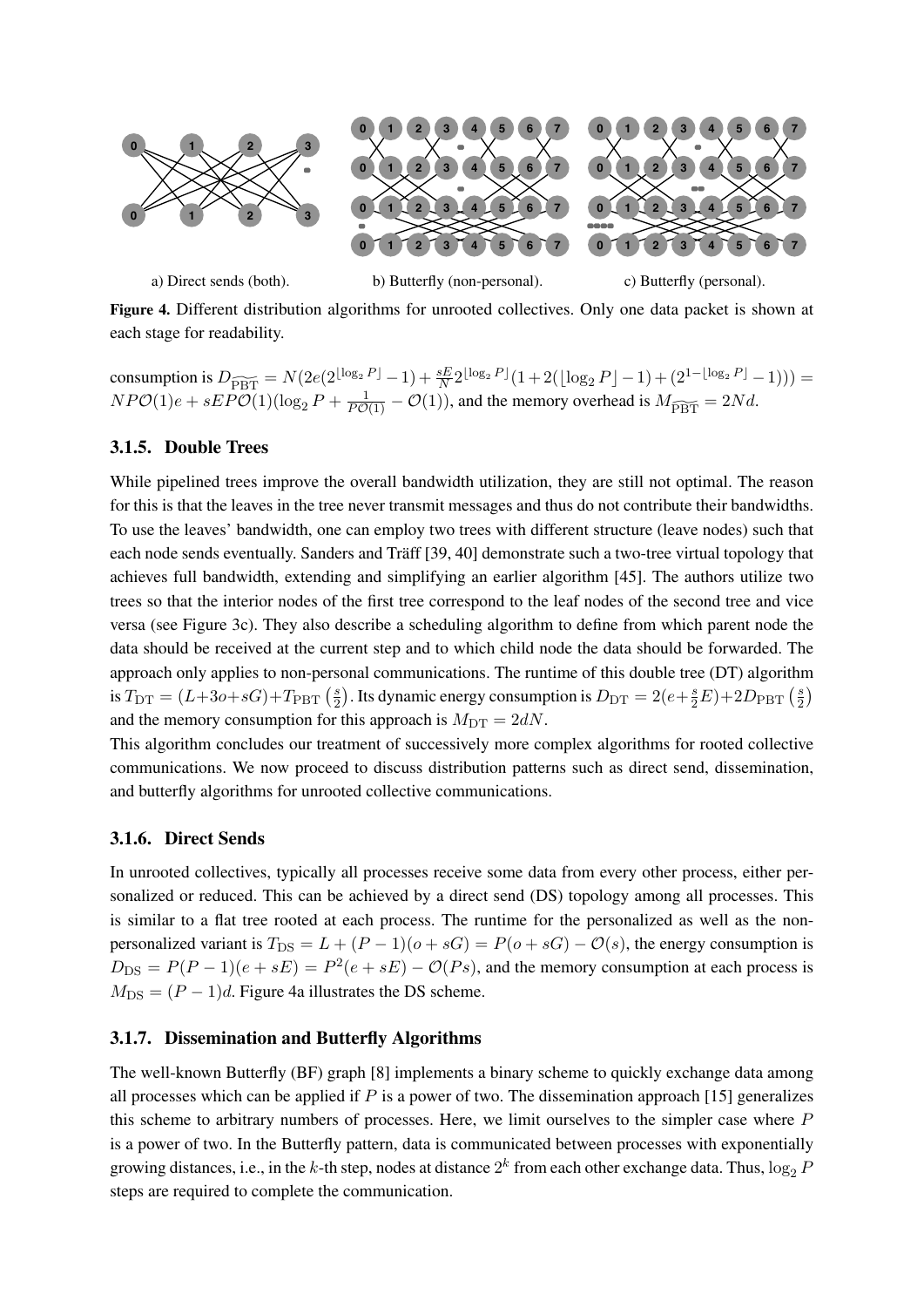The non-personalized version of butterfly executes in time  $T_{BF} = (2o + sG + L) \log_2 P$ , with a dynamic energy consumption of  $D_{\text{BF}} = (e + sE)P \log_2 P$ , and with a memory consumption of  $M_{\text{BF}} = d \log_2 P$ . The well-known recursive doubling algorithm [44] as well as the Bruck algorithm [9] implement a personalized variant of the Butterfly pattern. If we ignore local data shuffles, then the runtime of this personalized algorithm is  $T_{\widetilde{BF}} = (2o + L) \log_2 P + Gs(P - 1) = (2o + L) \log_2 P + sGP - \mathcal{O}(s)$ . Its energy consumption can be modeled as  $D_{\widetilde{BF}} = eP \log_2 P + sE(P-1)P = P(e \log_2 P + sEP) - O(sP)$ and its memory requirement is  $M_{\widetilde{DE}} = d \log_2 P$ . Each model increases with a multiplicative constant if the number of processes is not equal to a power of two [44]. Figures 4b and 4c illustrate the Butterfly pattern with eight processes in non-personalized and personalized configurations, respectively.

### 3.1.8. More Specific Algorithms

Several researchers developed algorithms that are tuned to particular properties of the machine. For example, several algorithms that specialize to the network topology exist. Some others utilize special hardware features. We provide some examples here but this list is not meant to be complete.

Hardware-specific algorithms Ali et al. [2] provide algorithms for collective communications on the Cell B.E. chip, Panda et al. demonstrate a series of algorithms tuned to InfiniBand networks and RDMA systems [27, 42], and Almasi et al. [3] show optimization techniques for the BlueGene/L Torus network.

Topology-aware algorithms There is a class of algorithms that take the network topology and congestion into account. For example, Sack and Gropp [36, 37] introduce a congestion-aware model for network communication. In the same articles they propose a recursive-doubling distance-halving algorithms for the allgather and reduce scatter collectives for Clos and Torus networks. Payne et al. [32] describe several algorithms on how to implement some reduction operations on a 2-dimensional mesh and Barnett et al. [6] develop a broadcasting algorithm for the mesh topology. Watts and Van de Geijn [48] show a pipelined broadcast for mesh architectures and Chan et al. [10] show how to utilize all available links in Torus networks.

Using Unreliable Multicast Hardware Other algorithms base on special hardware features such as multicast [11]. Multicast packets can be lost and in order to guarantee reliable transmission, recovery algorithms are necessary. One such recovery protocol is presented by Hoefler et al. [20]. Their protocol combines InfiniBand (or Ethernet) unreliable multicast with reliable point-to-point messages to achieve a with high probability constant-time  $(\mathcal{O}(1)$  complexity) broadcast operation. Using these special hardware features allows us to circumvent the logarithmic lower bound.

### 3.2. Implementing Collective Operations

We now briefly discuss how the modeled algorithms can be combined to implement collective operations. We follow our previous categorization into rooted collectives implemented by personalized or non-personalized trees and unrooted collectives implemented by personalized or non-personalized distribution algorithms.

### 3.2.1. Rooted Collectives

Table 1 shows an overview of the tradeoffs in various personalized and non-personalized tree algorithms. We use the previously introduced subscripts as abbreviation:  $FT$  for flat trees,  $KT$  for  $k$ -ary regular trees, BT for binomial trees, PBT for pipelined binary trees, and DT for double trees. Abbreviations with a tilde on top, e.g.,  $\widetilde{FT}$ , denote personalized versions of the algorithms.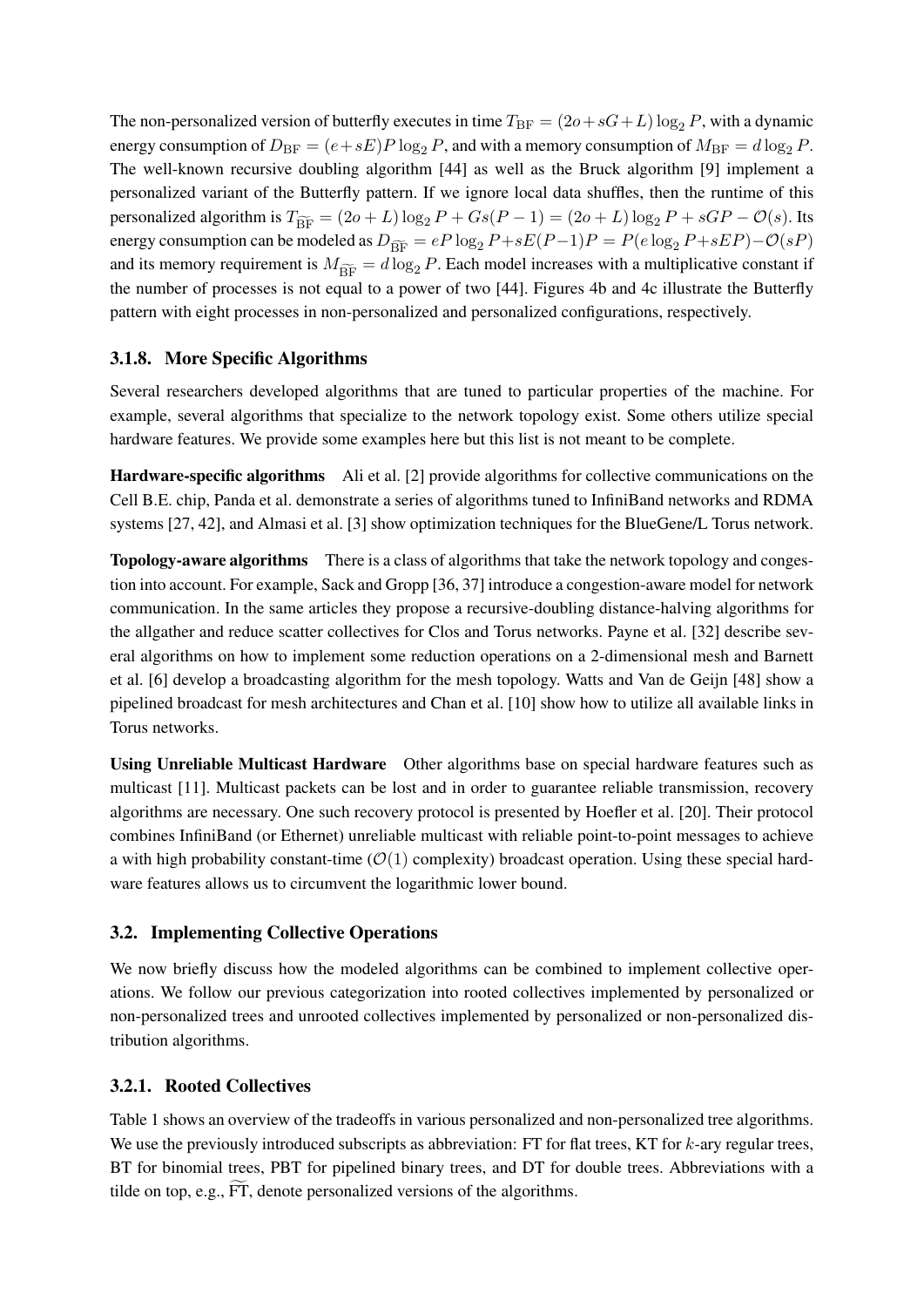| FT, FT          | KT | $\widetilde{\text{KT}}$                                  | <b>BT</b> | $\widetilde{BT}$                                                                                            | <b>PBT</b> | $\widetilde{\text{PBT}}$                                                                                                                                                                                                         | DT                                                          |
|-----------------|----|----------------------------------------------------------|-----------|-------------------------------------------------------------------------------------------------------------|------------|----------------------------------------------------------------------------------------------------------------------------------------------------------------------------------------------------------------------------------|-------------------------------------------------------------|
|                 |    |                                                          |           |                                                                                                             |            | <b>T</b> $P(o+ sG)$ $(L+ k o+ (L+k o) \log_k P (L+2 o- (L+2 o) \log P (L+3 o+ s G (P-\frac{2}{N} \log P)+(L+3 o+ s G)) \log_k P (L+3 o+ s G) \log_k P (L+3 o) \log_k P (L+3 o+ s G) \log_k P (L+3 o+ s G) \log_k P (L+3 o+ s G)$ |                                                             |
|                 |    | <b>D</b> $P(e+sE)$ $P(e+sE)$ $\frac{P(e+}{sE \log_k P)}$ |           | $P(e+sE) P(e+\frac{sE}{2} \lg P) \begin{array}{c} P(Ne+ & P(Ne+\frac{1}{2} \lg P) \\ sE \lg P) \end{array}$ |            |                                                                                                                                                                                                                                  | $2(e + \frac{s}{2}E)$<br>+2D <sub>PBT</sub> $(\frac{s}{2})$ |
| $\mathbf{M}$ Pd | kd | kd                                                       | $d \lg P$ | $d \lg P$                                                                                                   | 2dN        | 2dN                                                                                                                                                                                                                              | 2dN                                                         |

Table 1. Overview of tree algorithms for rooted collectives (minor terms are dropped,  $\lg$  stands for  $\log_2$ ).

Broadcast/Reduce Broadcast and reduce are structurally similar but very different in their semantics. In a broadcast, a single message of size s is distributed (copied) from a designated root process to all other  $P-1$  processes. In a reduction, each process contributes a message of size s. The associative (and often commutative) operator  $\oplus$  combines all P messages into a single result of size s at a designated root process:  $r = m_1 \oplus m_2 \oplus m_3 \oplus \cdots \oplus m_P$ .

Both collectives can be implemented with non-personalized tree algorithms. Binomial and binary trees are commonly used for implementations of small-message broadcast and reduction [43, 44]. Largemessage operations can be implemented with double trees. Our models in Table 1 show that, for nonpersonalized communications, double-trees are the best contenders in terms of runtime (for all s and P). However, they require more dynamic energy and memory due to the pipelining of messages. The exact number of additional messages sent depends on the number of pipeline segments  $N$ , which in turn is chosen based on the LogGP parameters and s. If the memory is constrained, then pipelining would be limited, possibly leading to suboptimal performance. All non-pipelined algorithms are work-optimal and thus consume the minimal energy. Regular  $k$ -ary trees have only constant memory overhead and are thus best for execution in very limited offload settings.

Scatter/Gather In a scatter, a designated process (root) sends personalized messages, each of size s, to  $P - 1$  other processes. In a gather, the root process receives different messages, each of size s, from  $P-1$  processes and stores them locally. Both collectives can be implemented using personalized tree algorithms. For example, Binomial trees have been used to perform both, scatter and gather [4].

Our models in Table 1 show that, for personalized communications with small  $P$ , flat trees are best. Other regular and irregular trees reduce the latency to a logarithmic term and thus benefit large P but they are not work-optimal and send multiple messages multiple times and thus harm large s. For large s and small P one can use linear pipelines to utilize the bandwidth of all processes as discussed before. Alexandrov et al. [1] formulate the condition for an optimal gather tree in LogGP but to the best of the authors' knowledge, no practical algorithm is known that achieves this bound. In terms of energy, we remark that all tree algorithms increase dynamic energy consumption significantly in comparison to a flat tree. Memory consumption is similar to the non-personalized algorithms where the pipelining versions may dominate and  $k$ -ary regular trees are minimal for small  $k$ .

#### 3.2.2. Unrooted Collectives

Table 2 shows an overview of various distribution algorithms and trees that can be used for unrooted collectives. We use the previously defined abbreviations for distribution algorithms: DS for direct send and BF for Butterfly. We compare these to implementations with two combined trees, such as a k-ary

<sup>†: (</sup>Update 16/11/24, thanks to E. Solomonik) the term  $\mathcal{O}(N + s)$  is missing here, see Section 3.1.4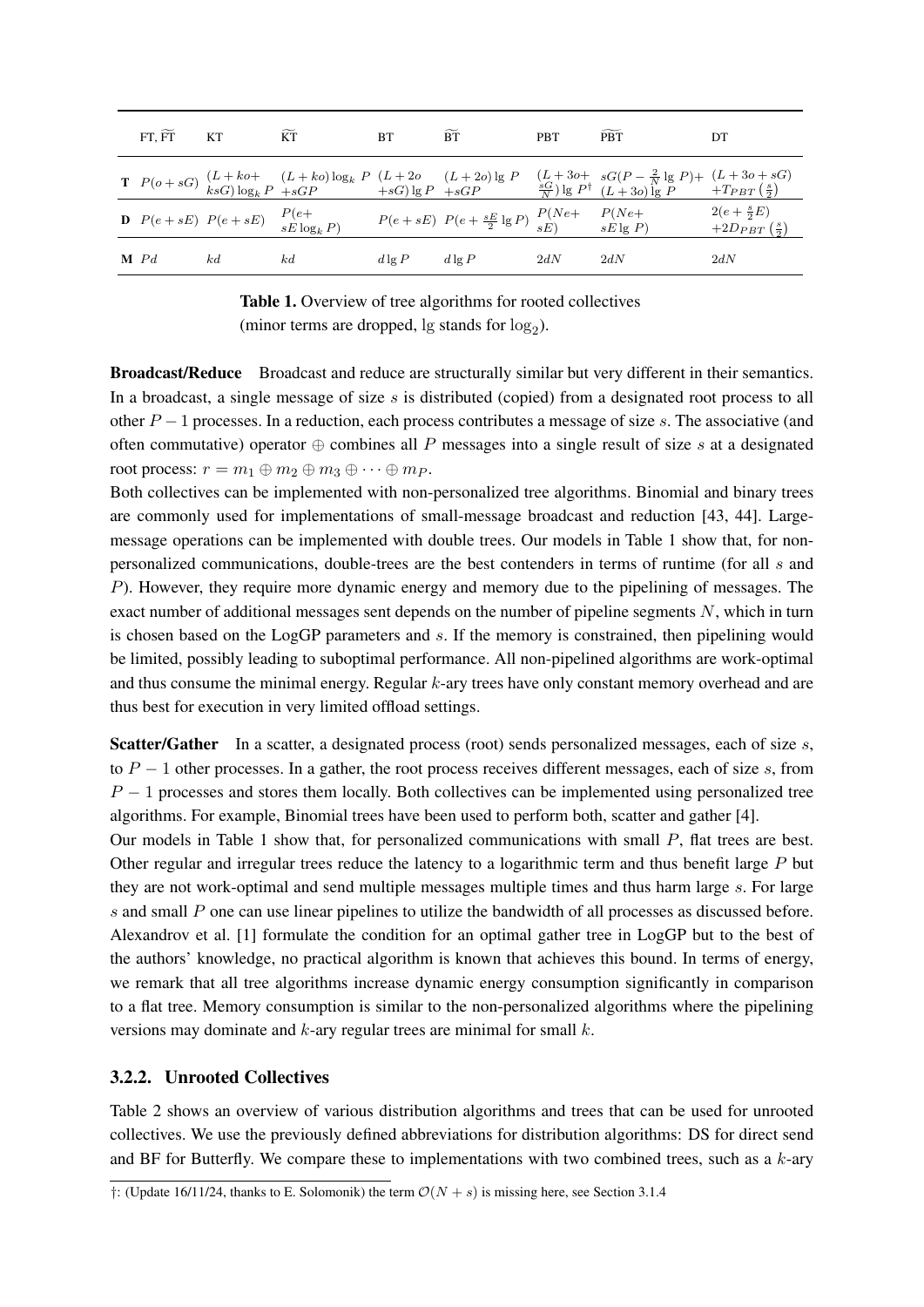| $DS, \widetilde{DS}$ | BF                                                                                                                                                                                                  | $\widetilde{BF}$ | 2xKT | $2x\widetilde{KT}$                                                      | $2x$ PRT | $2x\widetilde{PBT}$ |
|----------------------|-----------------------------------------------------------------------------------------------------------------------------------------------------------------------------------------------------|------------------|------|-------------------------------------------------------------------------|----------|---------------------|
|                      | <b>T</b> $P(o+ sG)$ $(L+2o+sG) \log_2 P \frac{\log_2 P(2o+L)}{sG} \frac{2(L+ k o+2(L+ k o) \log_k P}{k sG) \log_k P} \frac{2(L+3o)}{sG} \frac{2sG(P-\frac{2}{N})}{(L+3o)} \frac{1}{sG} \frac{P}{P}$ |                  |      |                                                                         |          |                     |
|                      | <b>D</b> $P^2(e+sE)$ $P \log_2 P(e+sE)$                                                                                                                                                             | $eP\log_2P+$     |      | $2P(e+sE)$ $2P(e+sE \log_k P)$ $2P(Ne+sE)$ $\frac{2P(Ne+sE)}{sE \lg P}$ |          |                     |
|                      |                                                                                                                                                                                                     |                  |      |                                                                         |          |                     |

tree to reduce data towards a root followed by a second k-ary tree to broadcast data to all processes, which we denote as 2xKT. We only combine trees of similar nature and show some select examples even though combinations of any two trees can be used in practice.

**M** Pd  $d \log_2 P$   $d \log_2 P$  2kd 2kd 4dN 4dN

Allreduce/Barrier Allreduce is similar to reduce in that all processes contribute a message of size s and  $r = m_1 \oplus m_2 \oplus m_3 \oplus \cdots \oplus m_P$  is computed. However, as opposed to reduce, the final r will be distributed to all processes. The Barrier collective guarantees that no process completes the operation before all processes called it. It is similar to allreduce with a zero-sized message and is commonly implemented using the same algorithms. Both collectives can be implemented using two trees, a reduction to a root followed by a broadcast to all processes as in [21]. However, a more time-efficient implementation would be non-personalized distribution such as the Butterfly pattern [31, 34, 49].

The models in Table 2 suggest that, for non-personalized communication, Butterfly patterns are fastest for all  $s$  and  $P$ . However, their dynamic energy consumption is asymptotically higher than the combination of two trees. Combining two pipelined trees can improve tree performance for large messages. Butterfly consumes logarithmically growing memory at each node, two k-ary trees could reduce this memory consumption to a constant.

Allgather/Alltoall Allgather is similar to a gather but the result is distributed to all processes. A simple but slow implementation would be a gather followed by a broadcast. In alltoall, each process has P messages of size s. Each of these messages is sent to another target process, so that each process sends and receives P −1 messages (and an implicit message to itself). Direct send or Bruck's algorithm (using a personalized Butterfly communication) can be used to implement such collective operations. In addition, these operations can be implemented using personalized trees that gather the result to a single node and broadcast it to all nodes.

The models in Table 2 suggest that, for personalized communication, Butterfly patterns are fastest for all small s and large  $P$  but quickly become inefficient with growing s. Direct sends are most efficient for large s and small P. Tree patterns are always more expensive in terms of runtime and energy consumption than distribution patterns. However, tree patterns can provide a constant memory consumption while other patterns have linear or logarithmic memory requirements in  $P$ .

#### 3.2.3. Other Collectives

Scans/Reduce Scatter In prefix scan operations, each process specifies a message of size s and received the partial sum of all messages specified by processes with a lower id than itself. I.e., the process with id k receives  $r_k = m_1 \oplus m_2 \oplus m_3 \oplus \cdots \oplus m_k$  (assuming  $k > 3$ ). A reduce scatter performs a reduction of a message of size  $Ps$  specified at each process. Then, messages of size  $s$  are scattered to each P process. Both steps are performed together so that algorithms can optimize them as a single

Table 2. Overview of algorithms for unrooted collectives (minor terms are dropped,  $\alpha = L + o + sG$ .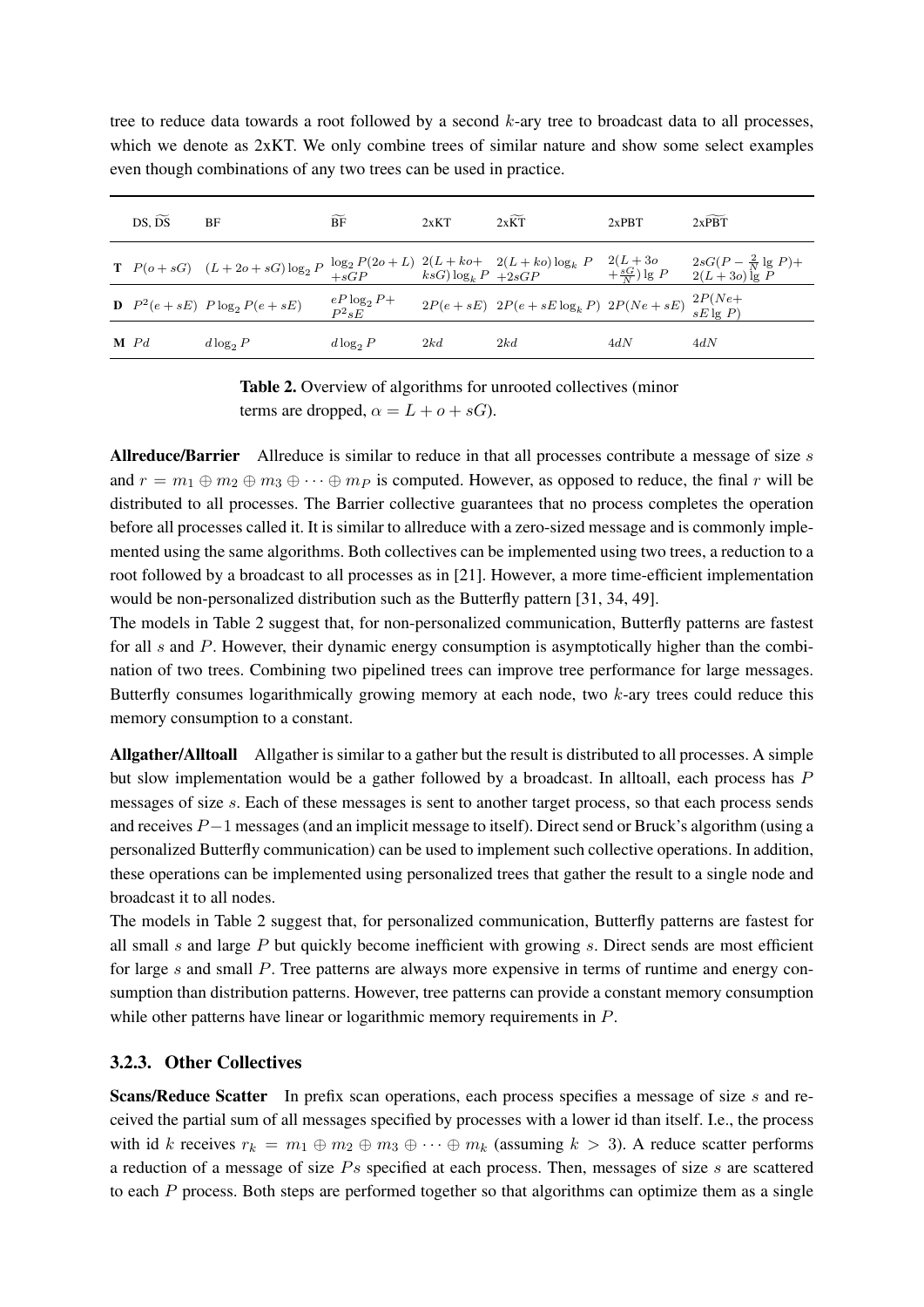step. Reduce scatter can be implemented by a simple reduce followed by a scatter and scans can be implemented by rooting a different reduction tree at each process. However, merging the trees can lead to substantial performance improvements for reduce scatter [22] as well as scans.

Neighborhood Collectives MPI-3 introduces neighborhood collective operations [18] where the programmer can specify any communication pattern and in this way build his own collective communication operation. For example, one can express all non-reduction collective operations as neighborhood collectives. However, the expressiveness of this operation comes at the cost of optimizability. Thus, there are no generic optimization algorithms for these operations yet.

For the purpose of the analyses in this paper, we ignore irregular/vector collective operations.

## 4. Discussion and Open Problems

We now conclude our theoretical analyses with a brief summary of the lessons learned followed by an outlook to important open problems and future research directions in the area of optimizing collective communications.

### 4.1. Approaching the Optimal

Some systems combine existing algorithms using an auto-tuning approach for algorithm selection [46]. Pjesivac-Grbovic et al. [33] for example utilize decision trees to select the best algorithm at runtime while Faraj and Yuan [13] use collective building blocks to tune them to a particular network topology. Yet, all these approaches are not strictly optimal. Selecting different algorithms and parameters for them automatically may yield significant speedups over any single algorithm. However, the problem of attaining the best bounds in terms of latency and bandwidth in the full spectrum of possible datasizes s and process numbers P remains open for many personalized communication algorithms.

Problem 1: Runtime-optimal collective algorithms We identified four essential classes of algorithms that need to be developed to attack this problem: trees with personalized and non-personalized data and dissemination mechanisms with personalized and non-personalized data. While several discrete algorithms exist for both, we expect that a general latency- and bandwidth-optimal solution will significantly improve upon the state-of-the-art.

### 4.2. Energy, Memory, and Runtime Tradeoffs

In our analysis, we identified several problems where algorithms with a smaller runtime consume more energy than algorithms with a larger runtime and vice-versa. In addition, we found that the best algorithms are generally not space optimal. This means that offloading devices with strictly limited resources may not be able to use the best known algorithms. To illustrate the tradeoff, we plot our models for a set of parameters chosen to represent an InfiniBand network architecture. These parameters are approximate and vary across installations, however, they provide insight into the tradeoffs between energy consumption and runtime.

As LogGP parameters, we use previously reported values measured for InfiniBand using MPI:  $L =$ 6  $\mu$ s,  $o = 4.7 \mu$ s,  $G = 0.73 \text{ ns/B}$  [16]. Kim et al. [26] model the memory read and write power consumption per MTU packet (2048 B) per switch as 8.1 pJ. We use this data to approximate the NIC power consumption assuming that each Byte in a packet is read and written once and a single packet is needed to send a 0-Byte messages. Thus, we assume  $e = 16.5$  pJ,  $E = 8.1$  nJ/B, and a static NIC chip power of  $P = 0.5$  W for our model. For the memory overhead, we assume that each descriptor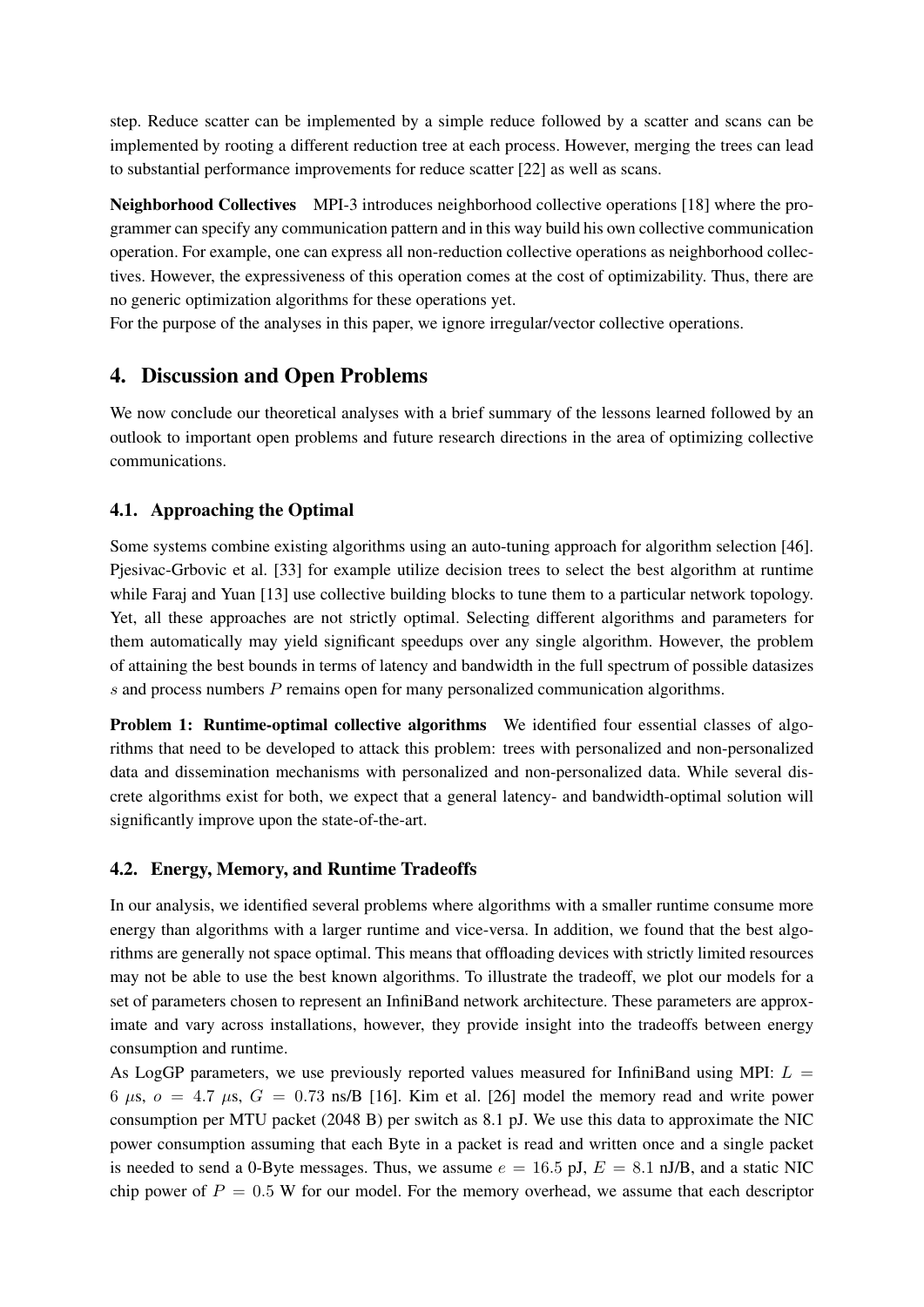

Figure 5. Example for the tradeoff between runtime, energy, and memory for non-personalized distribution (e.g., allreduce) of 8 Bytes for 2-ary regular trees (RT), binomial trees (BT), and Butterfly (BF).

stores a pointer, an offset, a trigger counter, and a target address. We assume that each of these fields is represented by a 64-Bit number, thus  $d = 32$  B.

Figure 5 shows one particular example for a non-personal distribution communication that could be used to implement allreduce. We compare only three different options: two 2-ary trees, two binary trees, and Butterfly to instantiate the intuition from Table 2 with real-world parameters. The runtime model shows that the Butterfly algorithm is by far the best option followed by the binomial tree and the binary tree. However, in the energy model, Butterfly is far worse than both, binomial and binary trees for large numbers of processes. In fact, its dynamic energy consumption is always higher than the trees but for small process counts, the performance advantage reduces the static energy consumption in comparison to the trees. The memory model shows that the regular binary tree has the lowest, even constant memory consumption per process followed by Butterfly and binary tree. We observe that depending on the target metric, each of the three algorithms can perform best: Butterfly has the best performance, binomial trees use the least energy, and binary trees require the least memory in the network interface.

Problem 2: Energy-optimal collective algorithms Finding the energy-optimal algorithm for a given set of parameters (the dynamic energy consumption with  $e$  and  $E$  and the static power consumption  $P$ ) for each collective operation remains an open and challenging topic as it requires to optimize time to minimize static energy in combination with the dynamic energy consumption. The optimal algorithm in terms of dynamic energy is often the simple linear algorithm that would result in excessive static energy consumption. The exact tradeoff between these algorithms is determined by the energy and runtime models as well as the energy and runtime parameters.

Problem 3: Pareto-optimum for energy and runtime If both previous problems are attained, one could phrase the Pareto-optimal region for the energy consumption versus the runtime. This allows to optimize the runtime in energy-constrained systems as well as the energy consumption in real-time systems. In power-constrained settings, one could also limit the dynamic energy consumption to stay within certain limits.

Problem 4: Optimal neighborhood collective operations The problem of optimizing neighborhood collectives is not well understood. Since they can represent any arbitrary collective operation, an optimal solution (in terms of energy consumption or runtime) would also yield optimal solutions for all MPI collectives.

### 4.3. Tradeoffs for Offload Architectures

Collective offload architectures often offer limited space on the device. The optimization problem (in terms of power and energy) can now be formulated under the restriction of limited space on the device.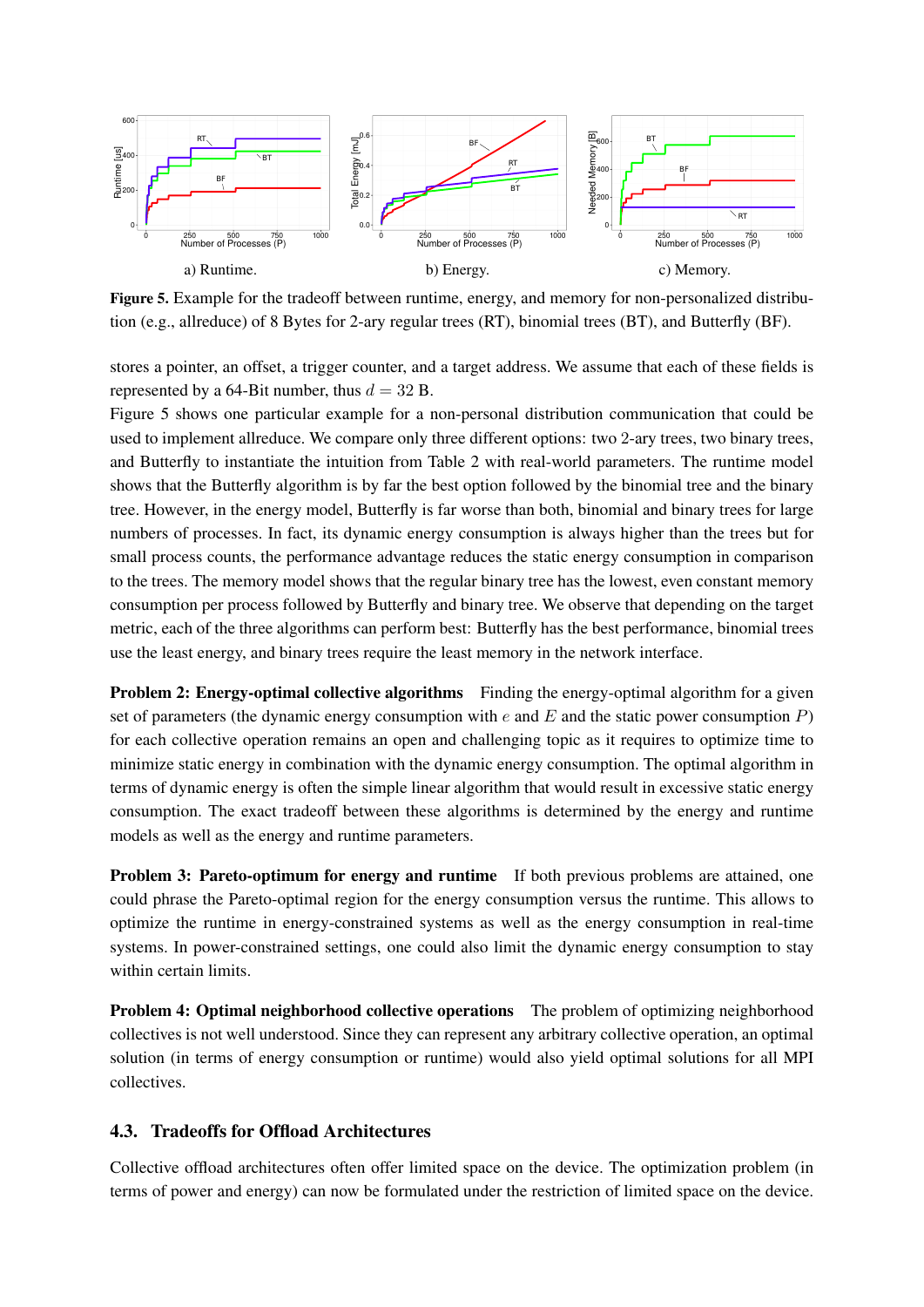Our models show that each algorithm can be implemented with constant space per device. However, we also show that the necessary algorithms are slower than the best known algorithms. Interestingly, the slowdown of the constant-space algorithms seems to be limited to a factor of two compared to the best known practical algorithm. The difference may be higher when compared to close-to-optimal solutions such as Fibonacci trees and optimal personalized schedules.

We also found that many best known algorithms utilize pipelining, a technique where the memory consumption grows with the size of the sent data. Designers of offload architectures may consider to support pipelining of  $N$  messages with a constant-size operation. In addition, one could allow to offload simple programs to the network card that generate sends on the fly without pre-programming everything at initialization time.

Problem 5: Optimal memory-constrained collectives The problem to determine the runtime- or energy-optimal schedule under the constraint of space on the offloading device may be important to support future collective offload architectures.

## 5. Conclusions

This study provides an overview of existing collective algorithms and implementations. We describe the most common algorithms for implementing collective operations in practice. However, our list is not meant to be exhaustive. We classify these algorithms into three groups: tree-shaped algorithms, distribution algorithms, and optimized schedules. The first two groups base on virtual topologies which can be used in a personalized and non-personalized setting. The last group includes optimized and specialized messaging schedules for particular cases.

We derive runtime, energy, and memory consumption models for each algorithm and compare the algorithms within each group. Our models and comparisons provide fundamental insights into the nature of these algorithms and various tradeoffs involved. For example, we show that runtime-optimal algorithms always exhibit non-optimal dynamic energy consumption. In the case of non-personalized distribution, the energy consumption of the fastest algorithm is asymptotically higher than the consumption of an algorithm that is only a slower by a constant. We also show that optimal algorithms always require more memory in offload devices than other algorithms that are only slower by a constant. This provides interesting optimization problems to find the best tradeoffs between runtime, energy, and memory consumption in offload devices.

In our theoretical study, we identified several research problems and open questions. We believe that it is most important to understand the tradeoff between energy and runtime and possibly memory consumption in offload devices. It is also interesting to design offloading protocols and devices that require minimal storage in the network architecture. In addition, a generic framework to design close-to-optimal schedules for predefined as well as neighborhood collective operations would be a valuable contribution to the state of the art.

### References

1. A. Alexandrov, M. F. Ionescu, K. E. Schauser, and C. Scheiman. LogGP: Incorporating Long Messages into the LogP Model—One Step Closer Towards a Realistic Model for Parallel Computation. In *Proceedings of the Seventh Annual ACM Symposium on Parallel Algorithms and Architectures*, SPAA '95, pages 95–105, New York, NY, USA, 1995. ACM.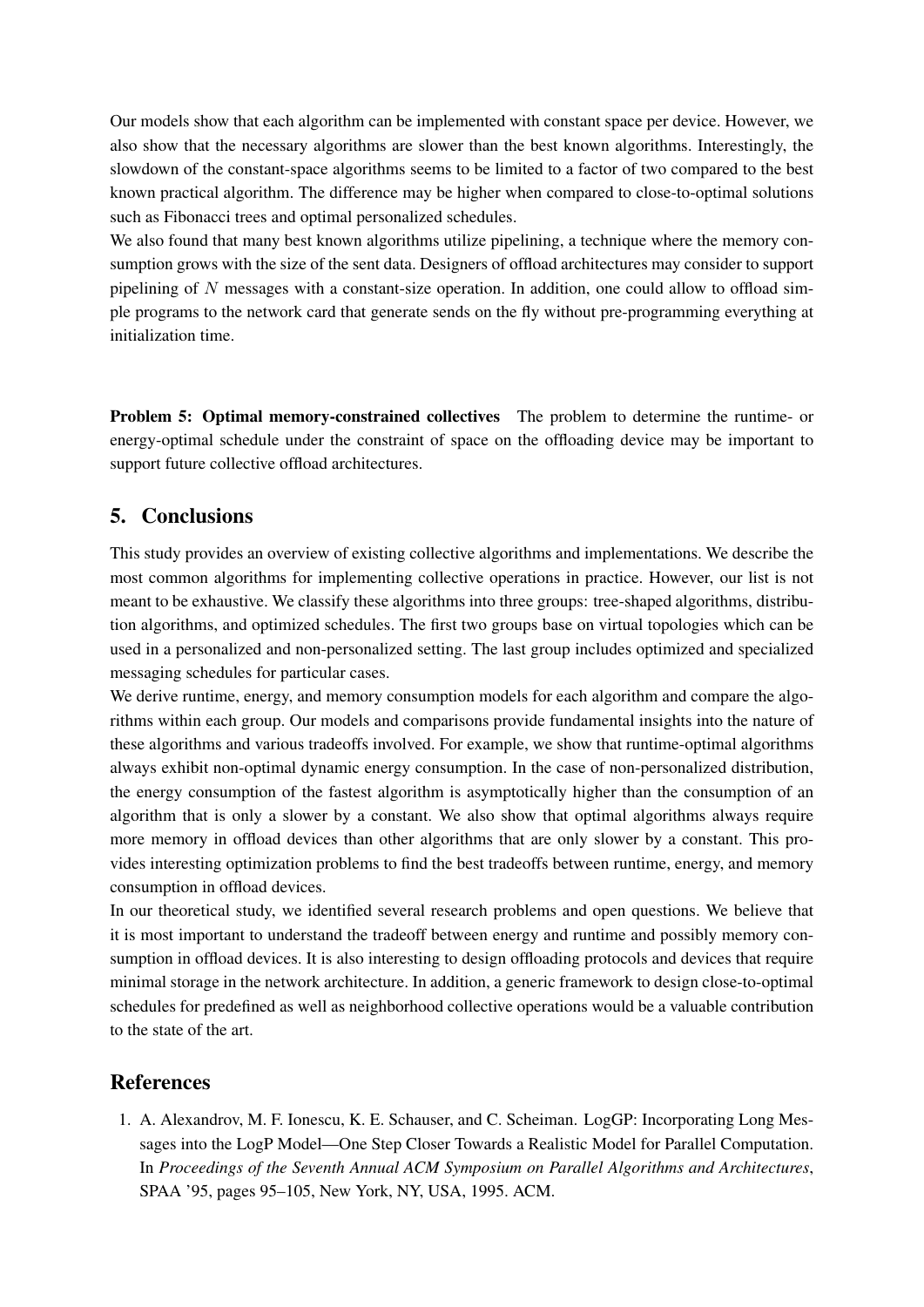- 2. Q. Ali, S. P. Midkiff, and V. S. Pai. Efficient High Performance Collective Communication for the Cell Blade. In *Proceedings of the 23rd International Conference on Supercomputing*, ICS '09, pages 193–203, New York, NY, USA, 2009. ACM.
- 3. G. Almasi, P. Heidelberger, C. J. Archer, X. Martorell, C. C. Erway, J. E. Moreira, B. Steinmacher- ´ Burow, and Y. Zheng. Optimization of MPI Collective Communication on BlueGene/L Systems. In *Proceedings of the 19th Annual International Conference on Supercomputing*, ICS '05, pages 253–262, New York, NY, USA, 2005. ACM.
- 4. M. Banikazemi and D. K. Panda. Efficient scatter communication in wormhole k-ary n-cubes with multidestination message passing, 1996.
- 5. M. Barnett, S. Gupta, D. G. Payne, L. Shuler, R. Geijn, and J. Watts. Interprocessor Collective Communication Library (InterCom). In *Proceedings of the Scalable High Performance Computing Conference*, pages 357–364. IEEE Computer Society Press, 1994.
- 6. M. Barnett, D. G. Payne, and R. V. D. Geijn. Optimal broadcasting in mesh-connected architectures. Technical report, 1991.
- 7. Barrett, B.W. and Brightwell, R. and Hemmert, S. and Pedretti, K. and Wheeler K. and Underwood, K.D. and Reisen, R. and Maccabe, A.B., and Hudson, T. *The Portals 4.0 network programming interface*. Sandia National Laboratories, November 2012. Technical Report SAND2012-10087.
- 8. E. D. Brooks, III. The butterfly barrier. *Int. J. Parallel Program.*, 15(4):295–307, Oct. 1986.
- 9. J. Bruck, C.-T. Ho, S. Kipnis, E. Upfal, and D. Weathersby. Efficient algorithms for all-to-all communications in multiport message-passing systems. *IEEE Transactions on Parallel and Distributed Systems*, 8:1143 – 1156, 1997.
- 10. E. Chan, R. van de Geijn, W. Gropp, and R. Thakur. Collective communication on architectures that support simultaneous communication over multiple links. In *Proceedings of the Eleventh ACM SIGPLAN Symposium on Principles and Practice of Parallel Programming*, PPoPP '06, pages 2–11, New York, NY, USA, 2006. ACM.
- 11. H. A. Chen, Y. O. Carrasco, and A. W. Apon. MPI Collective Operations over IP Multicast. In *Proceedings of the 15 IPDPS 2000 Workshops on Parallel and Distributed Processing*, IPDPS '00, pages 51–60, London, UK, UK, 2000. Springer-Verlag.
- 12. G. Fagg, G. Bosilca, J. Pjeivac-Grbovic, T. Angskun, and J. Dongarra. Tuned: An Open MPI Collective Communications Component. In *Distributed and Parallel Systems*, pages 65–72. Springer US, 2007.
- 13. A. Faraj and X. Yuan. Automatic generation and tuning of mpi collective communication routines. In *Proceedings of the 19th Annual International Conference on Supercomputing*, ICS '05, pages 393–402, New York, NY, USA, 2005. ACM.
- 14. R. Graham, S. Poole, P. Shamis, G. Bloch, N. Bloch, H. Chapman, M. Kagan, A. Shahar, I. Rabinovitz, and G. Shainer. ConnectX-2 InfiniBand management queues: First investigation of the new support for network offloaded collective operations. In *Proceedings of the 2010 10th IEEE/ACM International Conference on Cluster, Cloud and Grid Computing*, pages 53–62, 2010.
- 15. D. Hensgen, R. Finkel, and U. Manber. Two algorithms for barrier synchronization. *Int. J. Parallel Program.*, 17(1):1–17, Feb. 1988.
- 16. T. Hoefler, A. Lichei, and W. Rehm. Low-Overhead LogGP Parameter Assessment for Modern Interconnection Networks. In *Proceedings of the 21st IEEE International Parallel & Distributed Processing Symposium, PMEO'07 Workshop*. IEEE Computer Society, Mar. 2007.
- 17. T. Hoefler, A. Lumsdaine, and W. Rehm. Implementation and Performance Analysis of Non-Blocking Collective Operations for MPI. In *Proceedings of the 2007 International Conference*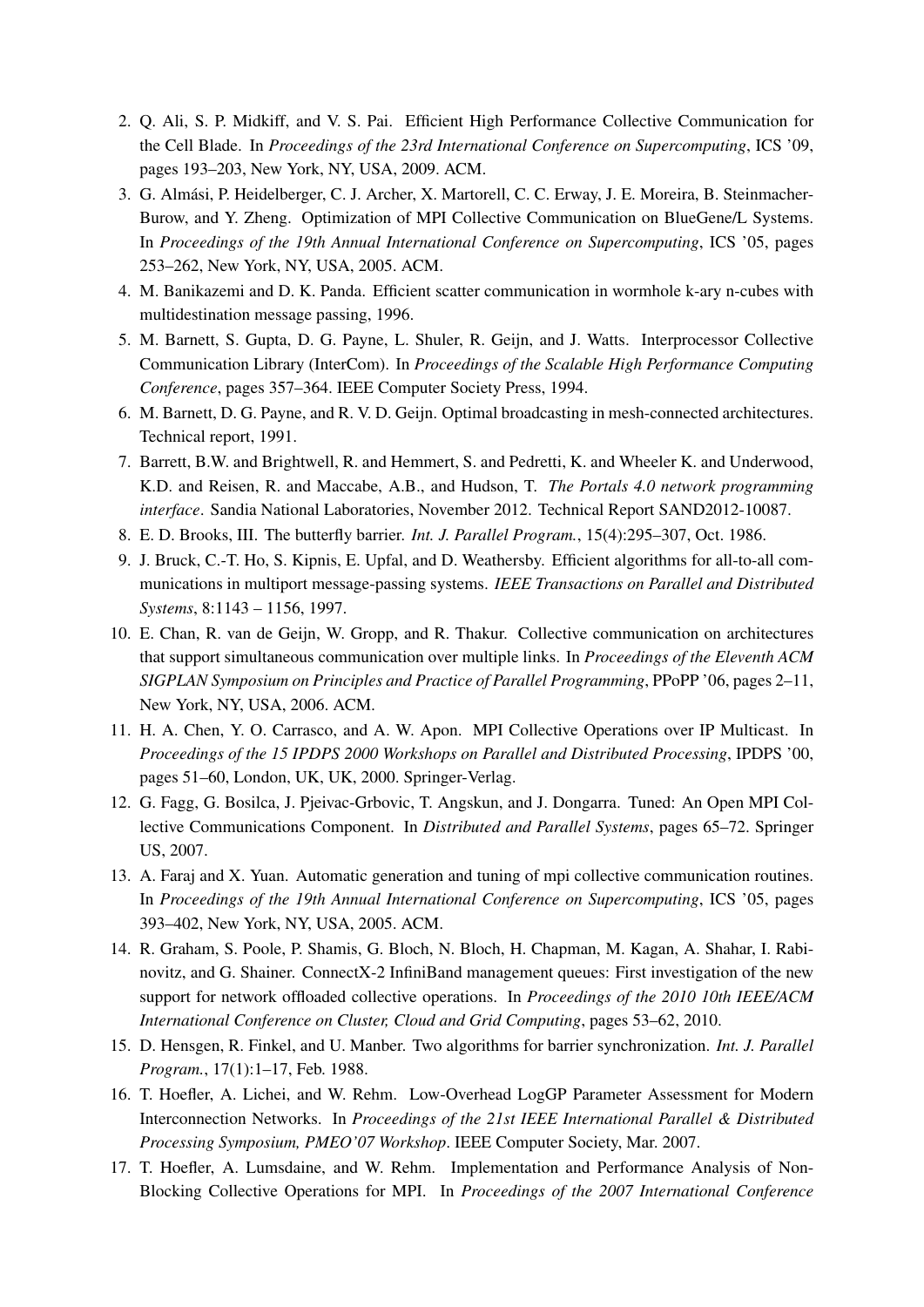*on High Performance Computing, Networking, Storage and Analysis, SC07*. IEEE Computer Society/ACM, Nov. 2007.

- 18. T. Hoefler and T. Schneider. Optimization Principles for Collective Neighborhood Communications. In *Proceedings of the International Conference on High Performance Computing, Networking, Storage and Analysis*, pages 98:1–98:10. IEEE Computer Society Press, Nov. 2012.
- 19. T. Hoefler, T. Schneider, and A. Lumsdaine. Characterizing the Influence of System Noise on Large-Scale Applications by Simulation. In *International Conference for High Performance Computing, Networking, Storage and Analysis (SC'10)*, Nov. 2010.
- 20. T. Hoefler, C. Siebert, and W. Rehm. A practically constant-time MPI Broadcast Algorithm for large-scale InfiniBand Clusters with Multicast. In *Proceedings of the 21st IEEE International Parallel & Distributed Processing Symposium (CAC'07 Workshop)*, page 232, Mar. 2007.
- 21. L. P. Huse. Collective communication on dedicated clusters of workstations. In *Recent Advances in Parallel Virtual Machine and Message Passing Interface*, pages 469–476. Springer-Verlag, 1999.
- 22. G. Iannello. Efficient Algorithms for the Reduce-Scatter Operation in LogGP. *IEEE Trans. Parallel Distrib. Syst.*, 8(9):970–982, Sept. 1997.
- 23. K. Kandalla, H. Subramoni, J. Vienne, S. Raikar, K. Tomko, S. Sur, and D. Panda. Designing Nonblocking Broadcast with Collective Offload on InfiniBand Clusters: A Case Study with HPL. In *High Performance Interconnects, 2011 IEEE 19th Annual Symposium on*, pages 27–34, Aug 2011.
- 24. R. M. Karp, A. Sahay, E. E. Santos, and K. E. Schauser. Optimal Broadcast and Summation in the LogP Model. In *Proceedings of the Fifth Annual ACM Symposium on Parallel Algorithms and Architectures*, SPAA '93, pages 142–153, New York, NY, USA, 1993. ACM.
- 25. T. Kielmann, R. F. H. Hofman, H. E. Bal, A. Plaat, and R. A. F. Bhoedjang. MagPIe: MPI's Collective Communication Operations for Clustered Wide Area Systems. In *Proceedings of the Seventh ACM SIGPLAN Symposium on Principles and Practice of Parallel Programming*, PPoPP '99, pages 131–140, New York, NY, USA, 1999. ACM.
- 26. E. J. Kim, G. Link, K. H. Yum, N. Vijaykrishnan, M. Kandemir, M. Irwin, and C. Das. A holistic approach to designing energy-efficient cluster interconnects. *Computers, IEEE Transactions on*, 54(6):660–671, Jun 2005.
- 27. S. Kini, J. Liu, J. Wu, P. Wyckoff, and D. Panda. Fast and scalable barrier using rdma and multicast mechanisms for infiniband-based clusters. In J. Dongarra, D. Laforenza, and S. Orlando, editors, *Recent Advances in Parallel Virtual Machine and Message Passing Interface*, volume 2840 of *Lecture Notes in Computer Science*, pages 369–378. Springer Berlin Heidelberg, 2003.
- 28. V. A. Korthikanti and G. Agha. Towards optimizing energy costs of algorithms for shared memory architectures. In F. M. auf der Heide and C. A. Phillips, editors, *SPAA*, pages 157–165. ACM, 2010.
- 29. V. A. Korthikanti and G. Agha. Energy-performance trade-off analysis of parallel algorithms for shared memory architectures. In *Sustainable Computing: Informatics and Systems, In Press*, 2011.
- 30. MPI Forum. *MPI: A Message-Passing Interface standard. Version 3.0*, 2012.
- 31. P. Patarasuk and X. Yuan. Bandwidth optimal all-reduce algorithms for clusters of workstations. *J. Parallel Distrib. Comput.*, 69(2):117–124, Feb. 2009.
- 32. B. L. Payne, M. Barnett, R. Littlefield, D. G. Payne, and R. V. D. Geijn. Global combine on mesh architectures with wormhole routing. In *Proc. of 7 th Int. Parallel Proc. Symp*, 1993.
- 33. J. Pjesivac-Grbovic, T. Angskun, G. Bosilca, G. E. Fagg, E. Gabriel, and J. J. Dongarra. Performance analysis of mpi collective operations. In *19th IEEE International Parallel and Distributed Processing Symposium, 2005. Proceedings.*, 2005.